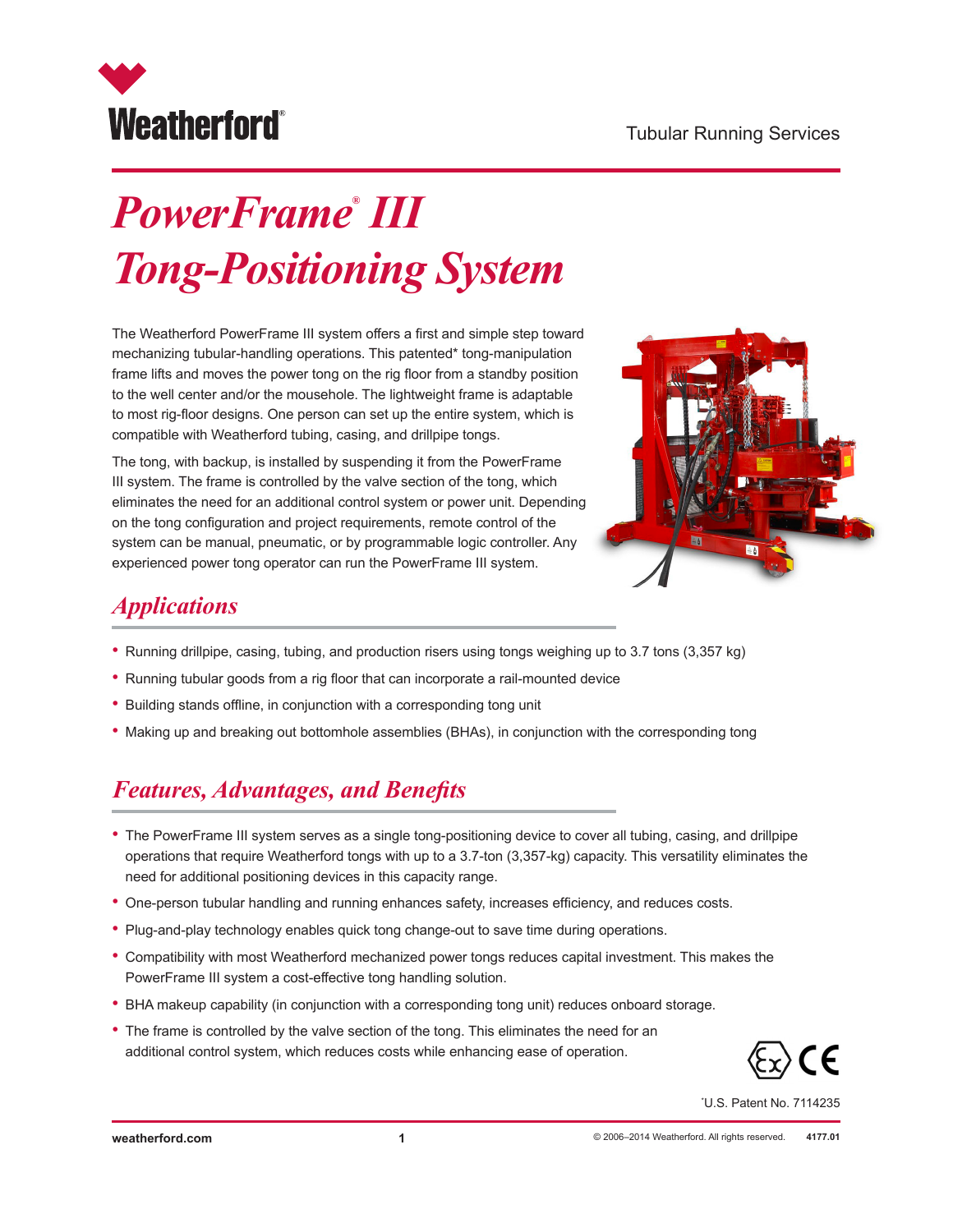

## *PowerFrame® III Tong Positioning System*

#### *Features, Advantages, and Benefits (continued)*

- The system is operated by one hydraulic cylinder for horizontal movement on the rails and two hydraulic lift cylinders for vertical lifting of the gantry, for a maximum lifting stroke of 39.4 in. (1,000 mm) to accelerate operations.
- Customizable for specific rig requirements, the PowerFrame III fits existing roughneck rails to minimize costly rig modifications.
- The design incorporates multiple safety cutoffs and interlocks that decrease the risk of accidents and injuries. Other features also enhance safety:
- The frame features a special lifting arrangement to provide maximum protection for the operator under highload conditions.
- Two burst-pipe safety valves in the lift-cylinders section prevent unexpected downward movement in the event of hydraulic tube or hose failure.
- The slip-through/safety sensor shuts off the mechanized tong when it detects backup slipping.
- The protective cover on back of the frame prevents manual access to the movable parts.
- The system allows offline makeup, which improves operational efficiency.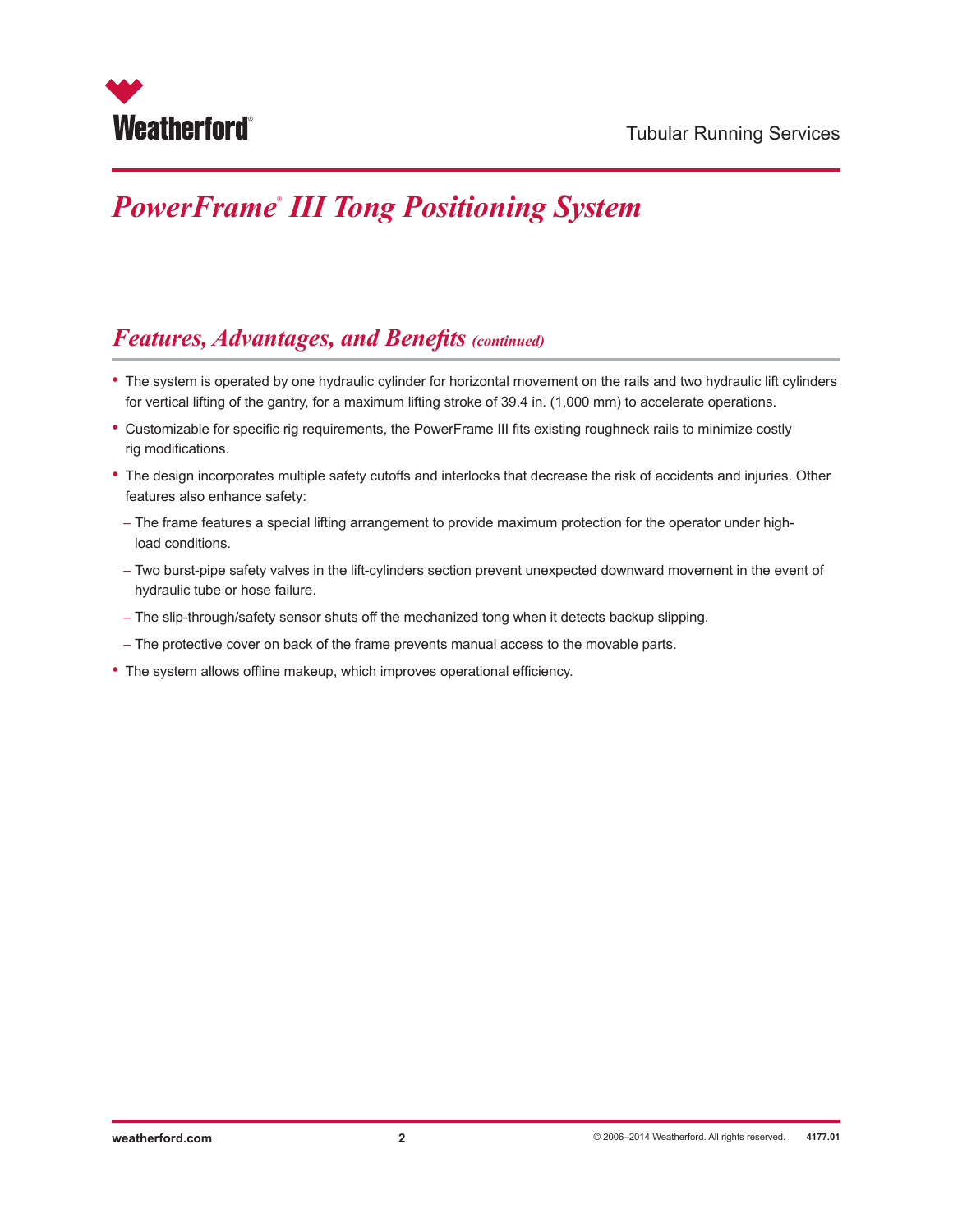

## *PowerFrame® III Tong Positioning System*

### *Specifications*

| Minimum design temperature (°F, °C)                            | $-4$<br>$-20$                       |
|----------------------------------------------------------------|-------------------------------------|
| Operational temperature (°F, °C)                               | 32 to 158<br>0 to 70                |
| Approximate weight <sup>a</sup> (lb, kg)                       |                                     |
| Without tooling                                                | 3,500<br>1,600                      |
| With 24-50 casing tong <sup>b</sup>                            | 9,700<br>4,400                      |
| With 14-100 casing tong <sup>b</sup>                           | 11,500<br>5,200                     |
| With 14-80 casing tong <sup>b</sup>                            | 11,500<br>5,200                     |
| With 14-50 casing tong                                         | 8,200<br>3,700                      |
| With 7.6-30 tubing tong <sup>c</sup>                           | 6,100<br>2,780                      |
| With 5.5-15 tubing tong <sup>c</sup>                           | 5,343<br>2,440                      |
| With 7.6-50 high-torque tubing tong <sup>b</sup>               |                                     |
| With TorkWrench™ 10-100 iron roughneck <sup>b</sup>            | 10,600<br>4,800                     |
| With TorkWrench 10-145 iron roughneck <sup>b</sup>             |                                     |
| Maximum height <sup>d</sup> (in., <i>mm</i> )                  | 126.0<br>3,190                      |
| Minimum height <sup>e</sup> (in., <i>mm</i> )                  | 87.2<br>2,214                       |
| Lifting stroke (in., mm)                                       | 39.4<br>1,000                       |
| Chassis length (in., mm)                                       | 100.6<br>2,554                      |
| Chassis width <sup>f</sup> (in., mm)                           | 63.0<br>1,600                       |
| Rail gauge <sup>9</sup> (in., mm)                              | 59.0 to 90.6<br>1,498 to 2,300      |
| Chassis width, including wheels (in., mm)                      | Rail gauge + 3.5<br>Rail gauge + 90 |
| Working load limit <sup>c</sup> (lb, kg)                       | 8,157<br>3,700                      |
| Maximum speed, horizontal (in./sec, mm/sec)                    | 6.3<br>160                          |
| Minimum hydraulic pressure, frame only <sup>h</sup> (psi, bar) | 2,466<br>170                        |
| Hydraulic flow, frame only <sup>h</sup> (gal/min, L/min)       | 18.5<br>70                          |
|                                                                |                                     |